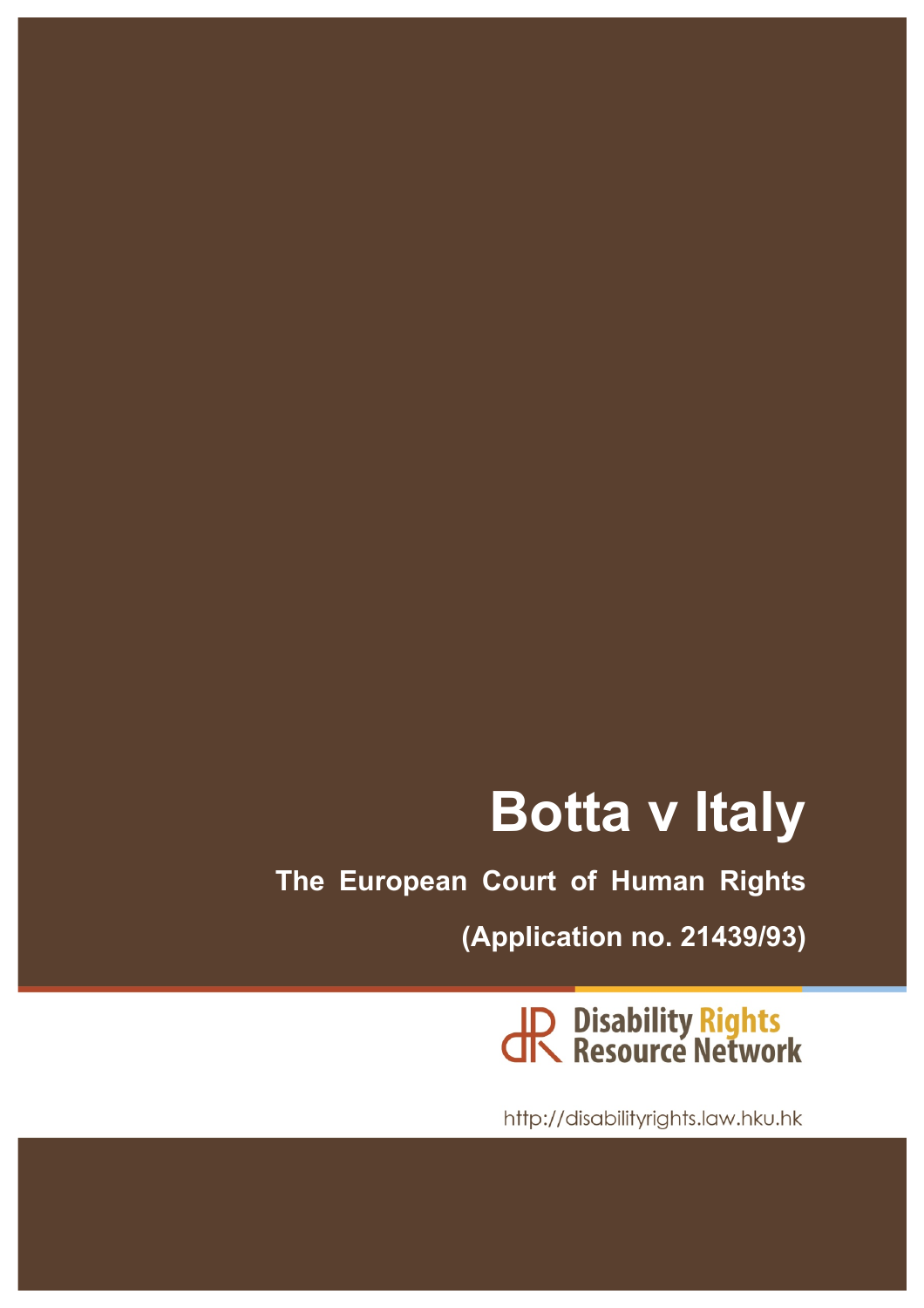#### Botta v Italy

Disability <mark>Rights</mark><br>Resource Network .



## **Quick Facts**

#### **Applicant:** Botta

#### **Member State: Italy**

**Court:** European Court of Human Rights

#### Date Decided: 24 February 1998

**Issue:** Whether the right asserted by the applicant could fall within the scope of the concept of "respect" for "private life", according to Article 8 of the European Convention on Human Rights (and thus, whether the Italian State had a positive obligation to protect and remedy the right of disabled people to gain access and facilities to and in a beach).

**Case Synopsis:** The applicant, an Italian citizen, was physically disabled. When he went on a holiday in August 1990, he discovered that the private beaches were not equipped with sufficient facilities (namely special access ramps, lavatories, and washrooms) for disabled people to get

access to the beach and the sea, which was required by the Italian law. After complaining to the mayor of Commachio, he found no significant improvement was made. Therefore, he wanted to rely on the local legislation, for instance, the Criminal Code, to launch the lawsuit against the government, in order to remedy the omission of the private bathing establishments and the government. When he failed to seek justice from the national court, he filed the claim to the European Court of Human Rights, by relying on the European Convention on Human Rights and Fun. He alleged that the State should "guarantee the right of people with disabilities to an independent life and full integration into society", on the basic of equal opportunity and without discrimination.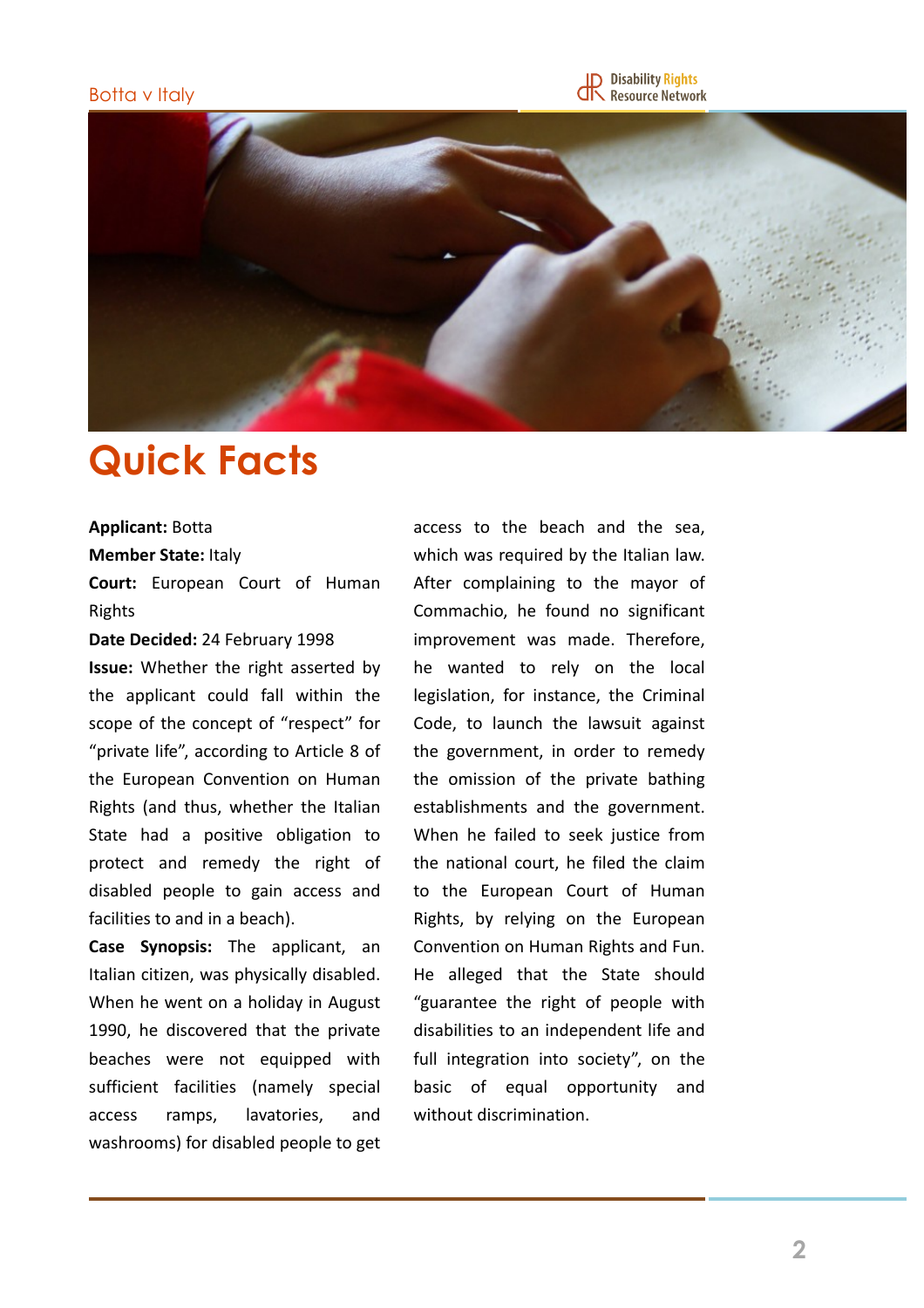## **Procedural Background**

#### **Domestic Remedies**

In August 1991, the applicant launched the lawsuit against the government in breach of the obligation to monitor the installation of suitable facilities by positive means. In light of the fact that the district court discontinued his proceedings, in July 1992, he submitted his claims to the European Court of Human Rights.

#### **Admissibility**

The applicant sought to rely on Article 3, Article 5, Article 6, Article 13 and Article 14 of the Convention but the Court declared that only Article 8 and 14 were admissible and in dispute.

# **Case Summary**

The applicant claimed that the Italian government failed to take appropriate measures to remedy the omissions by the private bathing establishments, which eventually led to the impairment of his private life and the development of his personality. The Court examined whether the right asserted by the plaintiff could fall within the scope of "respect" for "private life".

On the one hand, the Court emphasized that the scope of such article was not restricted to mere omission of interference. In certain conditions, the government bear positive obligation in contributing to effective respect for private life.

On the other hand, every case had its own unique nature. So, to determine whether the positive obligations exist, the Court was obliged to strike a fair balance and allow the State to have "a margin of appreciation", which indicated reasonable flexibility. Owing to factors like the seriousness of the incident and the fair drafting of the contract, the Court unanimously decided that Article 8 (right to privacy) was not breached.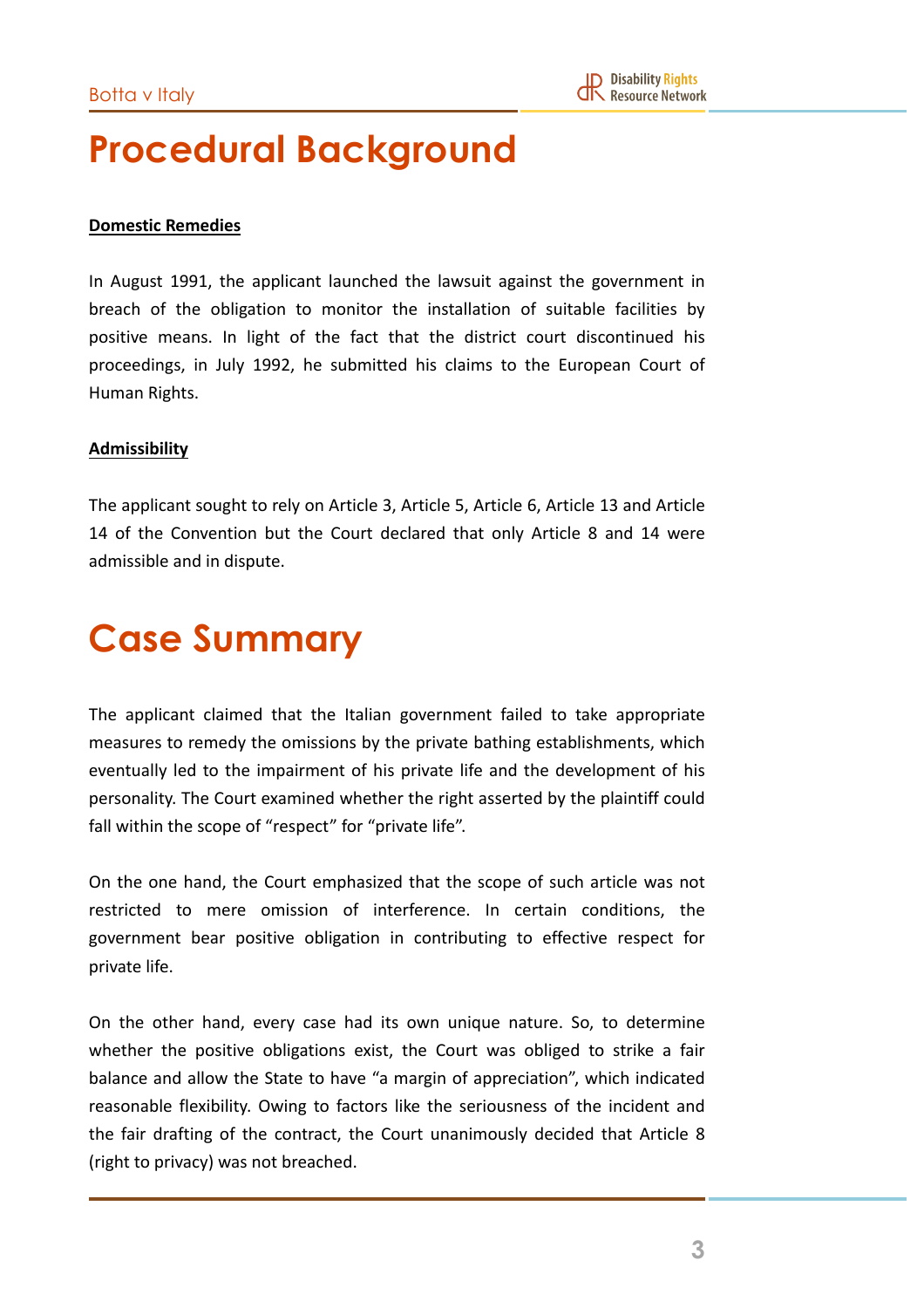The Court then decided that Article 14 (right to non-discrimination) was not in dispute because it had no independent existence and only appeared when other articles were breached. The purpose of the Article is only to "complement the other substantive provisions of the Convention and its Protocols". The Court states that although the application of Article 14 does not presuppose a breach of one or more of those provisions  $-$  and to this extent it is autonomous  $-$  there can be no room for its application unless the facts of the case fall within the ambit of one or more of the latter, as illustrated in **Abdulaziz, Cabales and Balkandali v the United Kingdom** and *Inze* v Austria. Considering the particular situation here, there was no infringement of the right to respect for private life, and thus no discrimination.

# **Significance**

#### **On a regional level**

This case laid down a pragmatic and common-sense approach in determining the obligations of the government, especially when the right concerned could involve a broad and indeterminate scope of social relations. The Court clarified Article 8 well by citing and discussing other cases. Concerning the positive obligations of the government, a lack of provision of legal aid as in the case of *Airey v Ireland*, failure to adopt measures to protect mentally handicapped person from sexual assault and rape as in the case of *X and Y v. the Netherlands*, as well as failure to inform and protect a family from pollution as in the cases of *López Ostra v Spain* and **Guerra and Others v Italy**, could all constitute a breach of Article 8 of the Convention. This case is useful reference for future disputes or submissions related to Article 8

Moreover, the guiding principle laid down by the Court has high reference value. In this case, the applicant complained not of action but of a lack of action by the State. As the State has both positive and negative obligations, the scope of the respect it should give to the disabled person is determined by the balance between the "general interest" and the "interests of the individual". This case did not change the principles in the above cases and maintain an effect to regulate the State practice. More than that, it reconciled with them and affirmed clearly